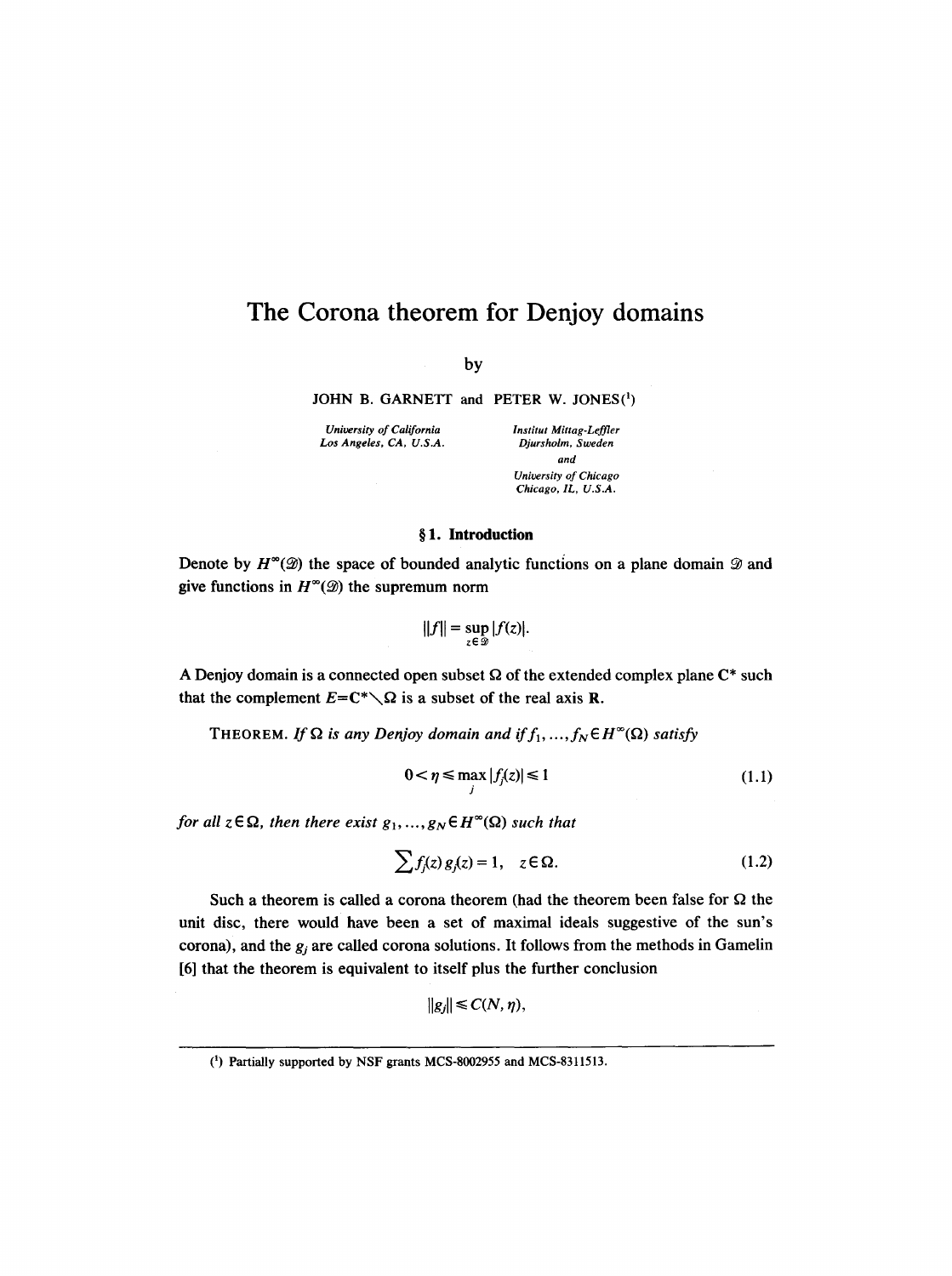where  $C(N, \eta)$  does not depend on  $\Omega$ , and the proof below gives such bounds on the solutions. Thus, by normal families, the reader can make the simplifying but unused assumption that  $E$  is a finite union of intervals.

For  $\Omega$  a Denjoy domain,  $H^{\infty}(\Omega)$  consists only of constants if and only if E has Lebesgue measure zero,  $|E|=0$ , (see [1]). We will not need that result, but we will repeatedly use the idea of its proof: if

$$
f(z) = \frac{1}{\pi i} \int_E \frac{dt}{t - z}, \quad z \in \Omega
$$

then  $e^f \in H^{\infty}(\Omega)$ . Our proof depends expressly on the symmetry of Denjoy domains and implicitly on the fact that for linear sets there are simple relations between length, harmonic measure relative to the upper half plane, and analytic capacity [8].

The first corona theorem, for  $\Omega$  simply connected, is due to Lennart Carleson [3]. Several authors have extended his theorem to other types of domains; see [15] for a historical discussion. The deepest extension is also due to Carleson [4], who proved the theorem when  $\Omega$  is a Denjoy domain for which E is uniformly thick:

$$
|E \cap (x-t, x+t)| \ge ct
$$

for all  $x \in E$  and all  $t > 0$ . (See [15] for another proof of that result and [14] for a generalization to non-Denjoy domains.) Similarily, here the construction will take place inside a set  $\Omega_1(\varepsilon)$  where E is thick in the sense that

$$
\frac{1}{\pi}\int_E \frac{|y|}{y^2+(x-t)^2}dt > \varepsilon.
$$

We also use Carleson's first theorem and the construction from its proof. In fact, our proof is quite close to his original argument. The differences are that instead of estimating norms by duality, we solve the corresponding  $\bar{\partial}$  problem constructively, as originated in [12] and [13] and as used in [4], and that our contour can be taken in  $\Omega_1(\varepsilon)$ , because  $\Omega$  is a Denjoy domain.

In section 2 we solve an interpolation problem needed for the theorem and in section 3 we prove the theorem. Section 4 has further remarks and complementary results.

We thank Michael Benedicks and Lennart Carleson for several helpful conversations. The authors also thank Professor Carleson and the Institut Mittag-Leffler for twelve and four years of intermittent education.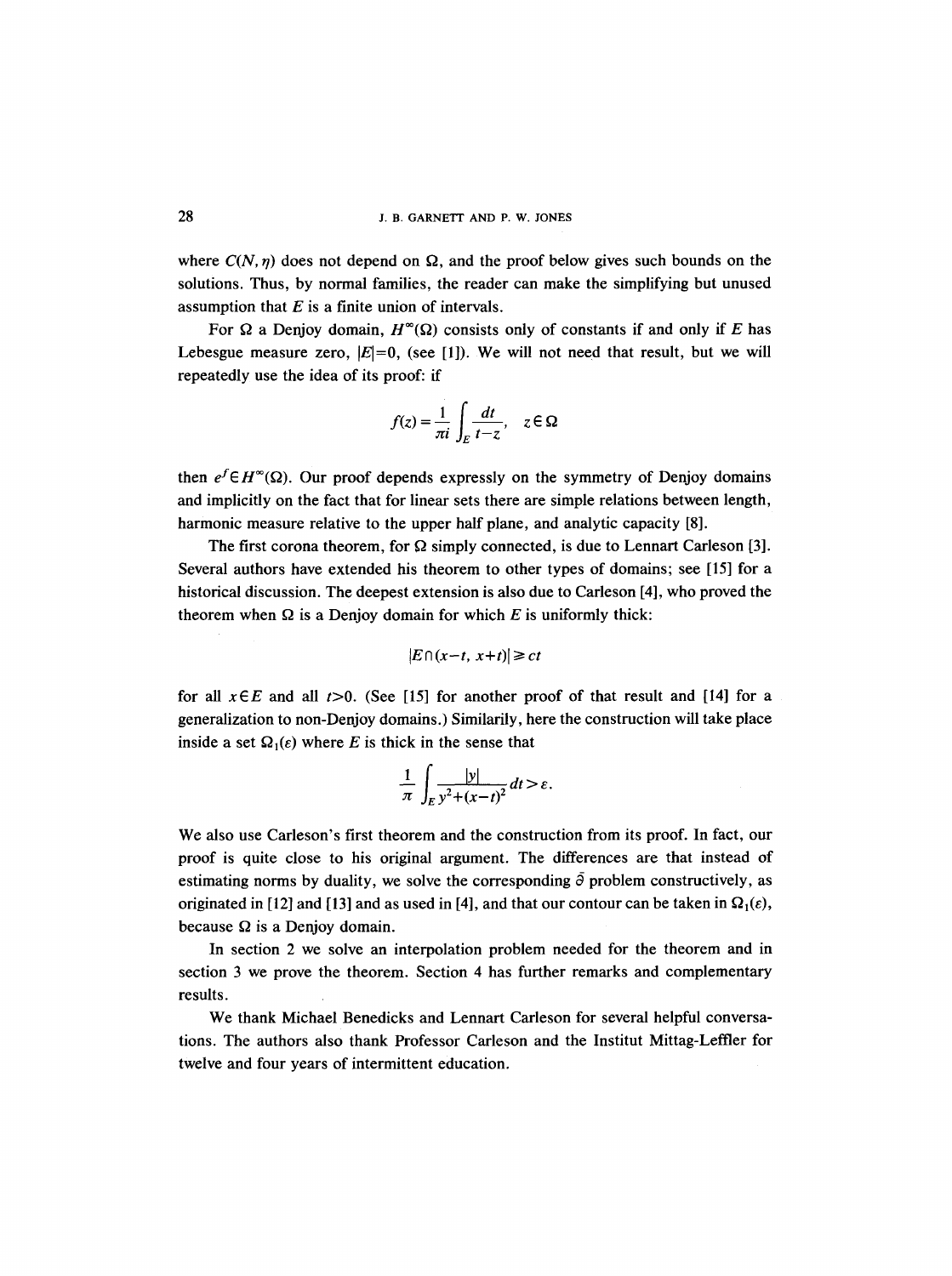### **w 2. Some interpolating sequences**

Write U for the upper half plane. Fix a Denjoy domain  $\Omega = C^* \setminus E$ , let  $\varepsilon > 0$ , and define

$$
\Omega_1(\varepsilon) = \left\{ x + iy : \frac{1}{\pi} \int_E \frac{|y| \, dt}{y^2 + (x - t)^2} > \varepsilon \right\}
$$

and

$$
\Omega_1^+(\varepsilon) = U \cap \Omega_1(\varepsilon).
$$

The harmonic function

$$
\omega(z, E) = \frac{1}{\pi} \int_{E} \frac{y \, dt}{y^2 + (x - t)^2}, \quad z = x + iy \in U,
$$

is by definition the harmonic measure of E in U, and  $\Omega_1^+(\varepsilon) = \{z: \omega(z, E) > \varepsilon\}.$ 

Let  $\{z_n\}$  be a sequence of points in some plane domain  $\mathcal{D}$ . Then  $\{z_n\}$  is called an *interpolating sequence* for  $H^{\infty}(\mathcal{D})$  if, whenever  $|w_n| \leq 1$ , there exists  $f \in H^{\infty}(\mathcal{D})$  such that

$$
f(z_n) = w_n, \quad n = 1, 2, \dots.
$$
 (2.1)

The bound

$$
M({z_n}, \mathcal{D}) = \sup_{|w_j| \le 1} \inf \{ ||f|| : f \in H^{\infty}(\mathcal{D}) \text{ and } (2.1) \text{ holds} \}
$$

then is finite. Carleson's interpolation theorem [2], [9 p. 287] asserts that  $\{z_n\} \subset U$  is an interpolating sequence for  $H^{\infty}(U)$  if and only if

$$
\delta(\lbrace z_n \rbrace) = \inf_n \prod_{k, k \neq n} \left| \frac{z_n - z_k}{z_n - \bar{z}_k} \right| > 0.
$$

We need a similar result for Denjoy domains.

LEMMA 2.1. Let  $\varepsilon > 0$  and let  $\{z_n\}$  be a sequence in  $\Omega_1^+(\varepsilon)$ . There are positive *constants*  $\gamma = \gamma(\varepsilon)$  *and*  $M = M(\varepsilon)$  *such that if* 

$$
\delta(\{z_n\}) > 1 - \gamma \tag{2.2}
$$

*then*  $(z_n)$  *is an interpolating sequence for*  $H^{\infty}(\Omega)$  *and* 

$$
M(\{z_n\}, \Omega) \le M. \tag{2.3}
$$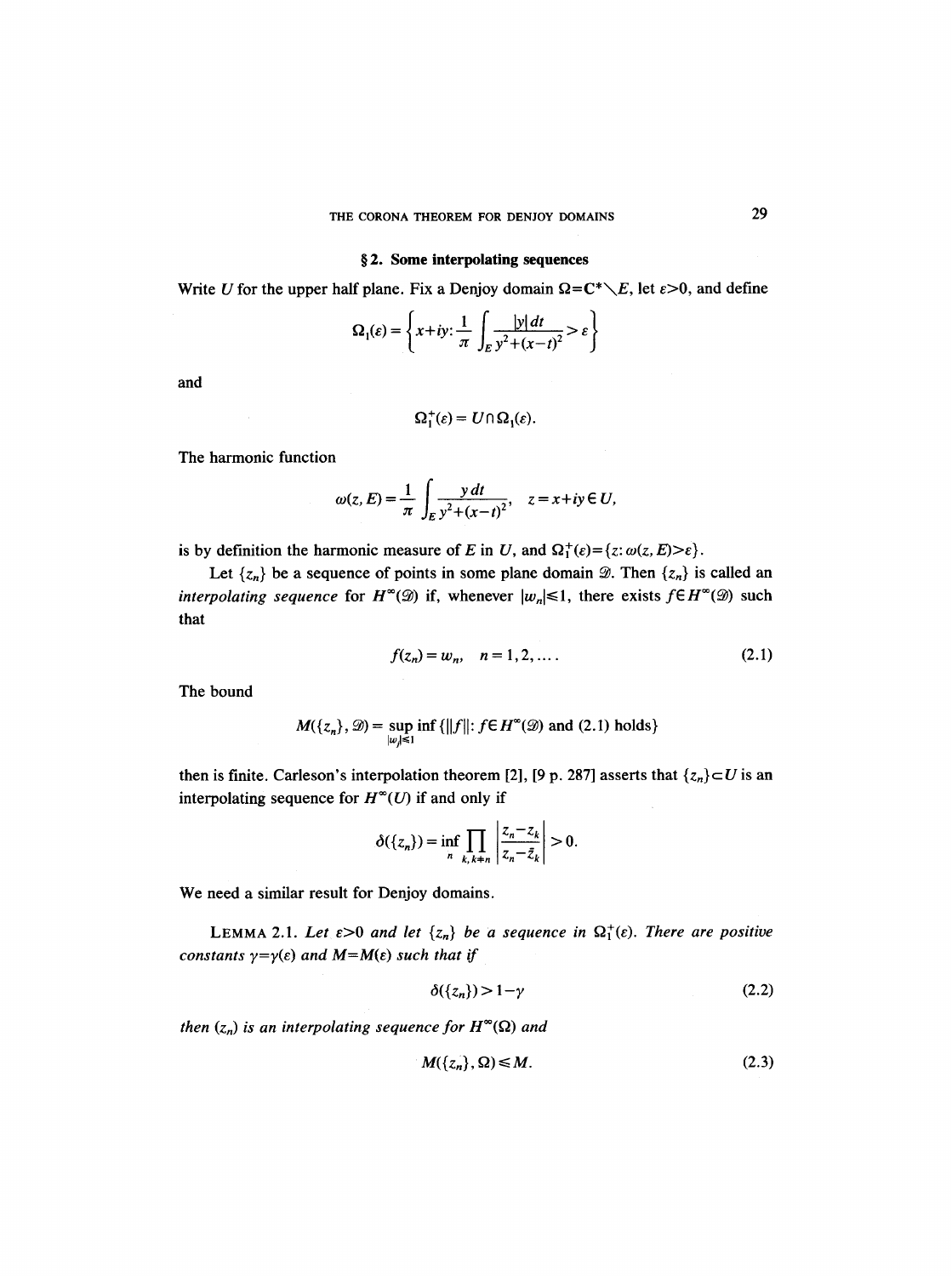The constants  $\gamma(\varepsilon)$  and  $M(\varepsilon)$  do not depend on  $\Omega$ . But if  $|E|=0$ , so that  $H^{\infty}(\Omega)$  is trivial, then  $\Omega_1^+(\varepsilon) = \emptyset$  and the lemma is vacuous. It is also true that if  $\{z_n\} \subset \Omega_1^+(\varepsilon)$  and if  $\delta({z_n})>0$ , then  ${z_n}$  is an interpolating sequence for  $H^{\infty}(\Omega)$ , and a proof will be given in section 4. However, we need only Lemma 2.1 for the corona theorem.

*Proof.* By normal families it is sufficient to prove the lemma with (2.3) when  ${z_n} = {z_1, ..., z_{n_0}}$  is a finite sequence. We may also reorder the points so that

$$
y_1 \ge y_2 \ge \dots \ge y_{n_0},
$$

where  $z_n = x_n + iy_n$ . Fix

$$
I_n = \{t \in \mathbf{R} : |t - x_n| < 3\varepsilon^{-1} y_n\}
$$

so that

$$
\omega(z_n, I_n) = \frac{1}{\pi} \int_{-3\varepsilon^{-1}y_n}^{3\varepsilon^{-1}y_n} \frac{y_n \, dt}{t^2 + y_n^2} > 1 - \varepsilon/3. \tag{2.4}
$$

For  $\beta = \beta(\varepsilon) < \varepsilon/3$  to be determined later, also fix

$$
J_n = \{ t \in \mathbb{R} : |t - x_n| < \beta^{-1} y_n \}
$$

**so that** 

$$
\omega(z_n, J_n) > 1 - \beta. \tag{2.5}
$$

The inequality

$$
\sum_{k,k+n} \frac{4y_k y_n}{|z_n - \bar{z}_k|^2} \le -\log \prod_{k,k+n} \left| \frac{z_n - z_k}{z_n - \bar{z}_k} \right|^2
$$

which can be found on page 288 of [9], shows that

$$
\sum_{k, k \neq n} \frac{y_k y_n}{|z_n - \bar{z}_k|^2} \le \gamma
$$

if (2.2) holds and  $\gamma$ <1/2. For  $y_k \le y_n$ , elementary estimates on the Poisson kernel yield

$$
\omega(z_n, J_k) \le C(\beta) \frac{y_k y_n}{|z_n - \bar{z}_k|^2}.
$$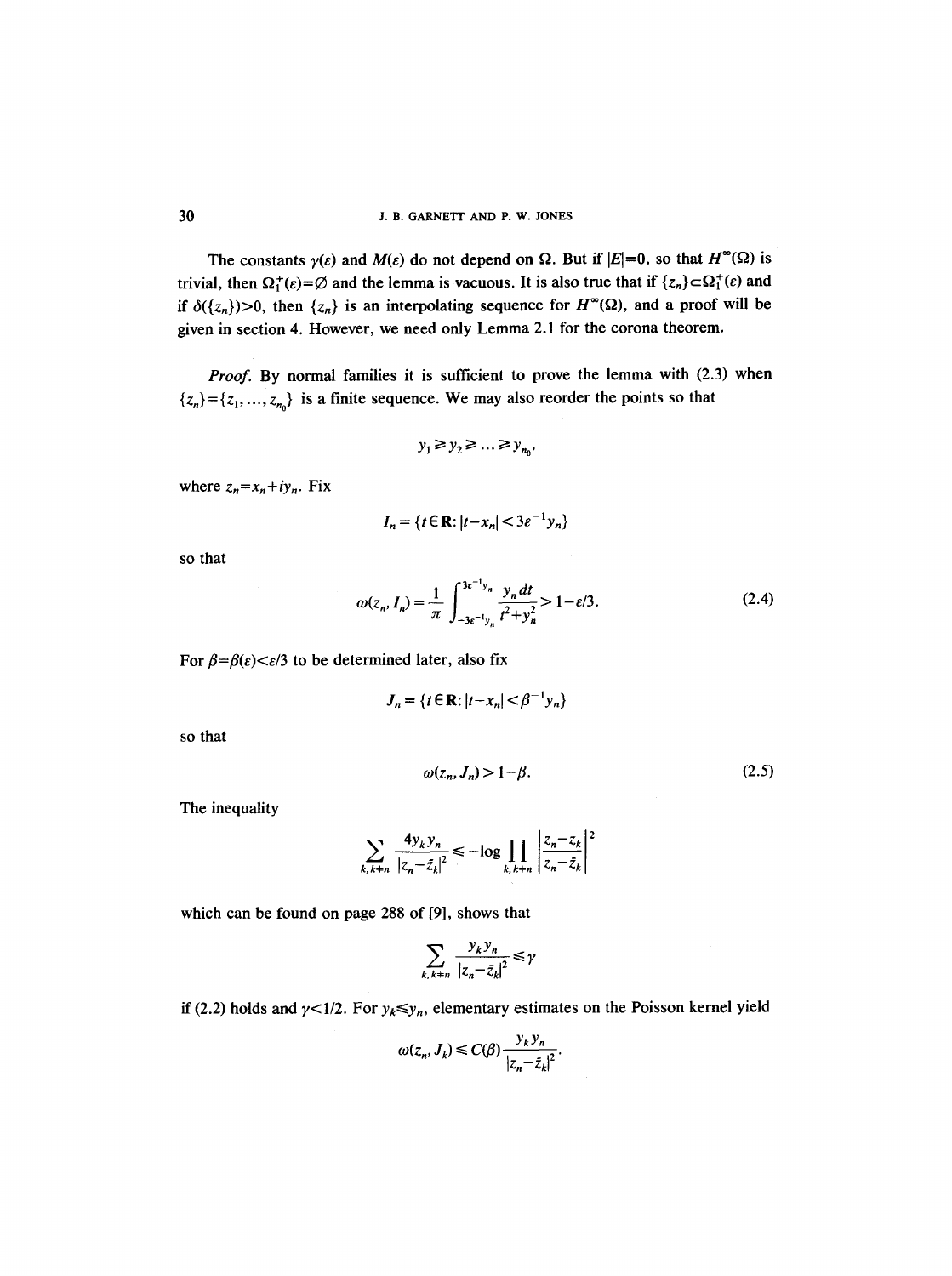Consequently there is  $\gamma(\varepsilon)$  such that (2.2) implies

$$
\omega\left(z_n, \bigcup_{k>n} J_k\right) < \beta. \tag{2.6}
$$

Now set

$$
E_n = \{E \cap I_n\} \setminus \bigcup_{k>n} J_k.
$$

Then  $E_n \subset E$  and  $E_n \cap E_k = \emptyset$ ,  $k=n$ . By (2.5) and (2.6),

$$
\omega\left(z_n, \bigcup_{k+n} E_k\right) \le (1 - \omega(z_n, J_n)) + \omega\left(z_n, \bigcup_{k>n} E_k\right) \le 2\beta. \tag{2.7}
$$

Since  $z_n \in \Omega_1^+(\varepsilon)$ , (2.4) and (2.6) also give

$$
\omega(z_n, E_n) \ge \omega(z_n, E) - (1 - \omega(z_n, I_n)) - \omega\left(z_n, \bigcup_{k > n} E_k\right) \ge \varepsilon/3. \tag{2.8}
$$

For a general function  $v \in L^{\infty}(\mathbb{R})$  we denote by

 $\mathcal{A}^{\text{out}}$ 

$$
v(z) = \frac{1}{\pi} \int_{\mathbf{R}} \frac{yv(t) dt}{y^2 + (x - t)^2}
$$

the harmonic extension of  $v$  to  $U$  and by

$$
\tilde{v}(z) = \frac{1}{\pi} \int_{\mathbf{R}} \frac{(x-t) v(t) dt}{y^2 + (x-t)^2}
$$

its harmonic conjugate in U. It follows from  $(2.8)$  that there exists  $u_n(t)$  supported on *En* such that

$$
u_n(z_n) = 0 \tag{2.9}
$$

$$
\tilde{u}_n(z_n) = \pi \tag{2.10}
$$

$$
\int_{E_n} u_n(t) dt = 0
$$
\n(2.11)

**and** 

$$
||u_n||_{\infty} \leq C(\varepsilon). \tag{2.12}
$$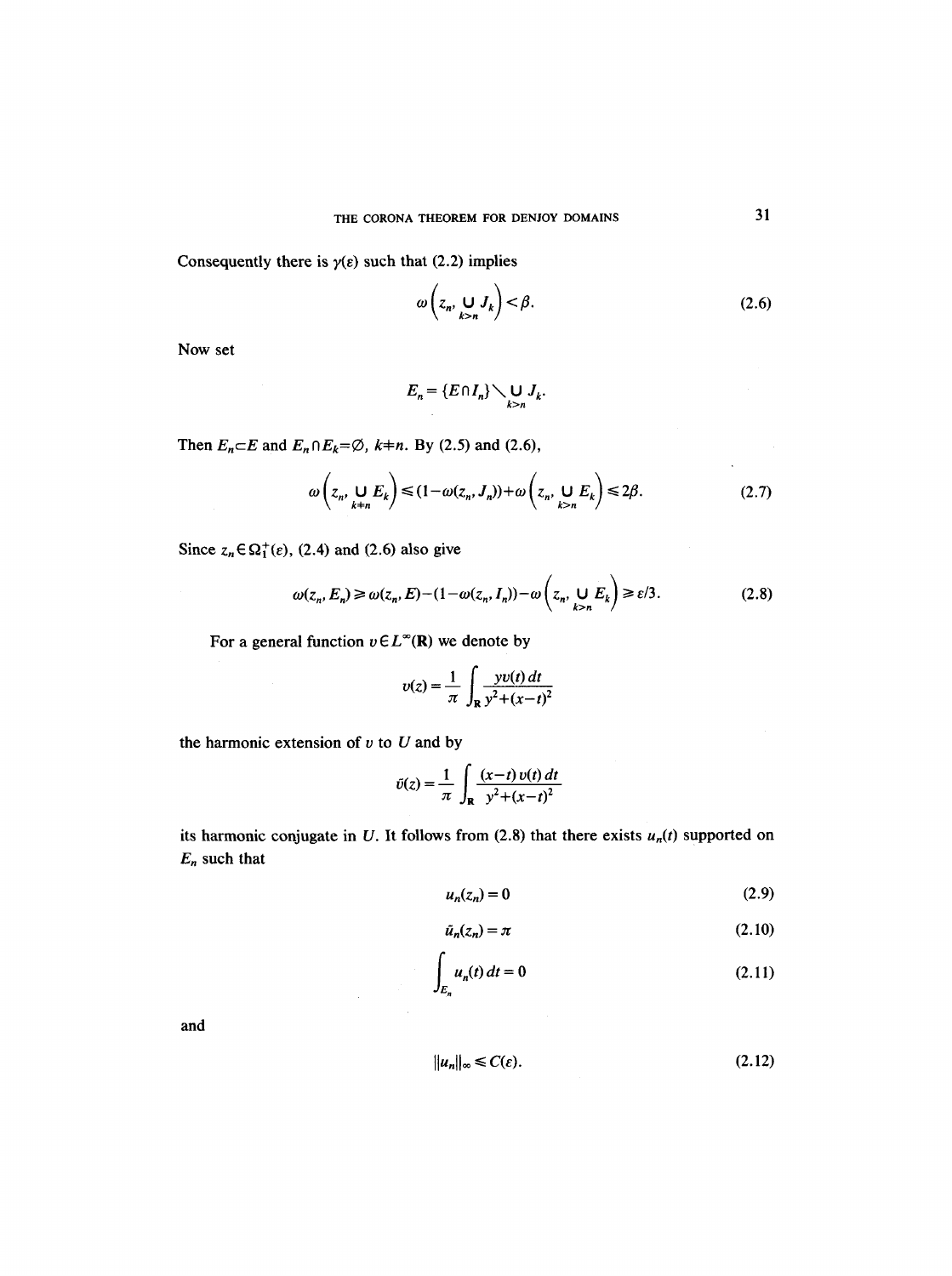Indeed, by a change of scale we may assume  $x_n=0$ ,  $y_n=1$ . Then failure of (2.9)–(2.12) would mean

$$
\lim_{j \to \infty} \inf_{a, b} \int_{L_j} \left| a + \frac{b}{1 + t^2} - \frac{t}{1 + t^2} \right| dt = 0
$$

for some sequence  $\{L_j\}$  of subsets of  $[-3/\varepsilon, 3/\varepsilon]$  with inf $|L_j|>0$ , and that is impossible. We also have

$$
\sum_{k>n} |\tilde{u}_k(z_n)| \le C_1(\varepsilon)\beta
$$
\n(2.13)

where  $C_1$  depends only on  $\varepsilon$ . To prove (2.13) again take  $x_n=0$ ,  $y_n=1$  and recall that  $y_k \le 1$  if  $k>n$ . Then by (2.11) and (2.12),

$$
\sum_{k>n} |\tilde{u}_k(z_n)| \leq \frac{C(\varepsilon)}{\pi} \sum_{k>n} \int_{E_k} \left| \frac{t}{1+t^2} - \frac{x_k}{1+x_k^2} \right| dt.
$$

But since  $E_k \subset I_k$ , we have

$$
\left|\frac{t}{1+t^2} - \frac{x_k}{1+x_k^2}\right| \leq \frac{3\varepsilon^{-1}}{1+t^2}, \quad t \in E_k,
$$

so that by (2.7) and the disjointness of the  $E_k$ ,

$$
\sum_{k>n} |\tilde{u}_k(z_n)| \leq 6\varepsilon^{-1} C(\varepsilon) \beta = C_1(\varepsilon) \beta.
$$

For the interpolation we first assume  $|w_n|=1$ . Set

$$
v = \sum_{n=1}^{n_0} c_n u_n, \quad -1 \leq c_n \leq 1,
$$

and choose the  $c_n$  inductively so that

$$
\exp\left(i\sum_{k\leq n}c_k\tilde{u}_k(z_n)\right)=w_n, \quad 1\leq n\leq n_0.
$$

This is possible because of (2.10). Set

$$
F(z) = \exp(v(z) + i\tilde{v}(z)), \quad z \in U.
$$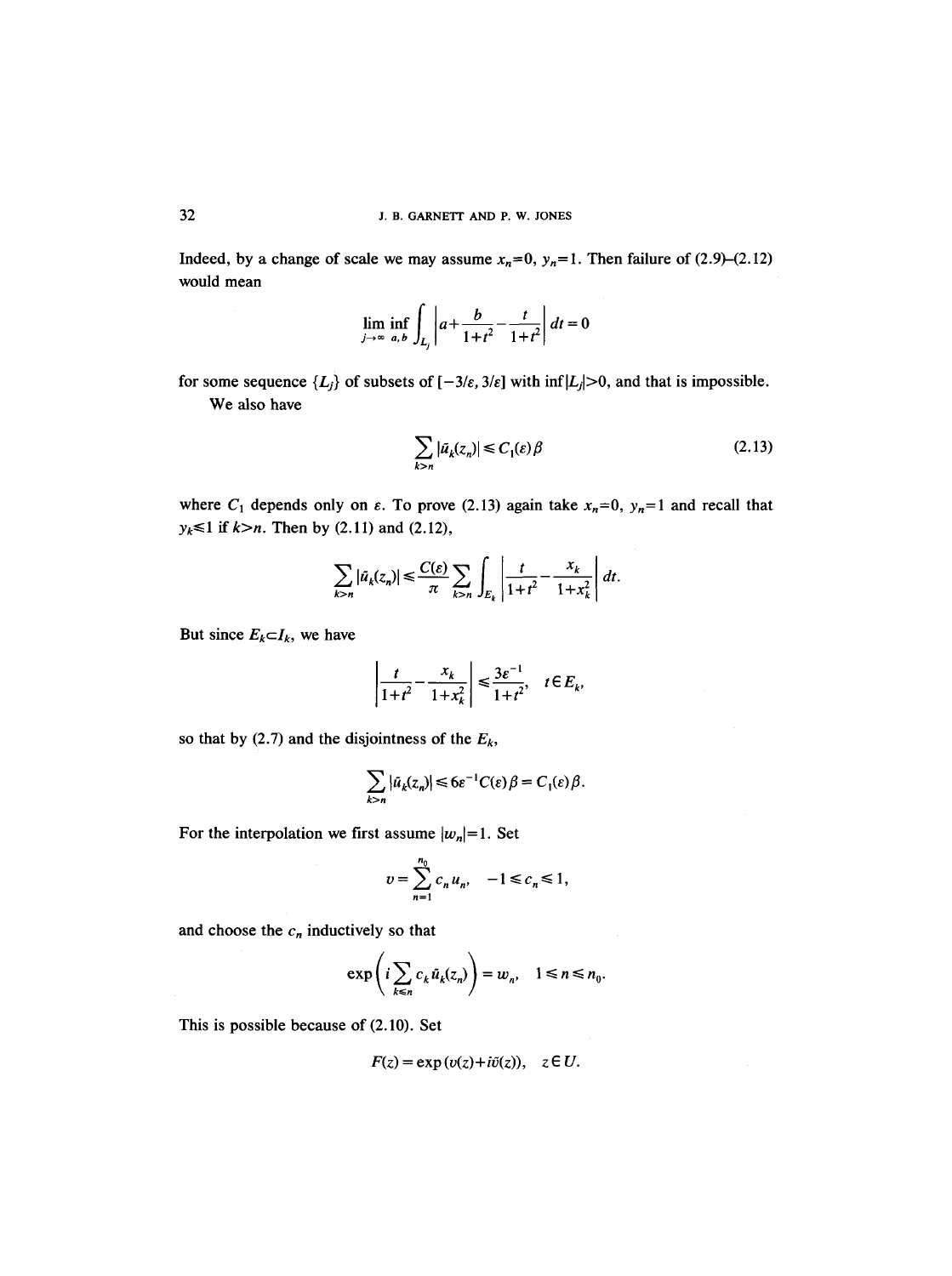Since the  $E_n$  are disjoint,  $e^{-C(\varepsilon)} \leq |F(z)| \leq e^{C(\varepsilon)}$ ,  $z \in U$ , and since v is supported on E, F reflects to be analytic on  $\Omega$  and  $|F(z)| \leq e^{C(\varepsilon)}$ ,  $z \in \Omega$ . Furthermore,

$$
|F(z_n) - w_n| = \left| 1 - \exp v(z_n) \exp \left( i \sum_{k>n} c_k \tilde{u}_k(z_n) \right) \right|
$$
  

$$
\leq |1 - \exp v(z_n)| + e^{v(z_n)} \left| 1 - \exp \left( i \sum_{k>n} c_k \tilde{u}_k(z_n) \right) \right|.
$$

By (2.9), (2.12) and (2.7),

$$
|1 - \exp v(z_n)| \le |1 - e^{2C(\epsilon)\beta}| < 1/5
$$

if  $\beta$  is small, and by (2.13),

$$
\left|1 - \exp\left(i \sum_{k>n} c_k \tilde{u}_k(z_n)\right)\right| < |1 - e^{C_1(\varepsilon)\beta}| < 1/5
$$

if  $\beta$  is small. Hence we can fix  $\beta = \beta(\epsilon)$  so that

$$
|F(z_n) - w_n| \le 1/2, \quad n = 1, 2, \dots
$$
 (2.14)

can be solved with  $F \in H^{\infty}(\Omega)$  and

$$
||F|| \le e^{C(\varepsilon)} \tag{2.15}
$$

whenever  $|w_n|=1$ .

It is well known that (2.14) and (2.15) imply interpolation. If  $|w_n| \le 1$ , pick  $|\alpha_n| = 1/2$ , such that  $|\alpha_n-w_n| \leq 1/2$  and take  $F_1 \in H^{\infty}(\Omega)$ ,  $||F_1|| \leq e^{C(\varepsilon)/2}$ , such that

$$
|\alpha_n-F_1(z_n)|<1/4.
$$

Then  $|w_n-F_1(z_n)|<3/4$ . Repeating this with  $w_n$  replaced by  $4(w_n-F_1(z_n))/3$  and iterating, we obtain  $F_j \in H^{\infty}(\Omega)$  with  $||F_j|| \leq (3/4)^{j-1} e^{C(\varepsilon)/2}$  and

$$
\sum_{j=1}^{\infty} F_j(z_n) = w_n.
$$

Thus (2.3) holds for  $M=2e^{C(\varepsilon)}$ .

LEMMA 2.2. *Suppose*  $S = \{z_n\}$  is a sequence in  $\Omega_1^+(\varepsilon)$  such that

$$
\delta(\{z_n\})\geq \delta>0.
$$

3-858288 *Acta Mathematica* 155. Imprim6 le 28 ao0t 1985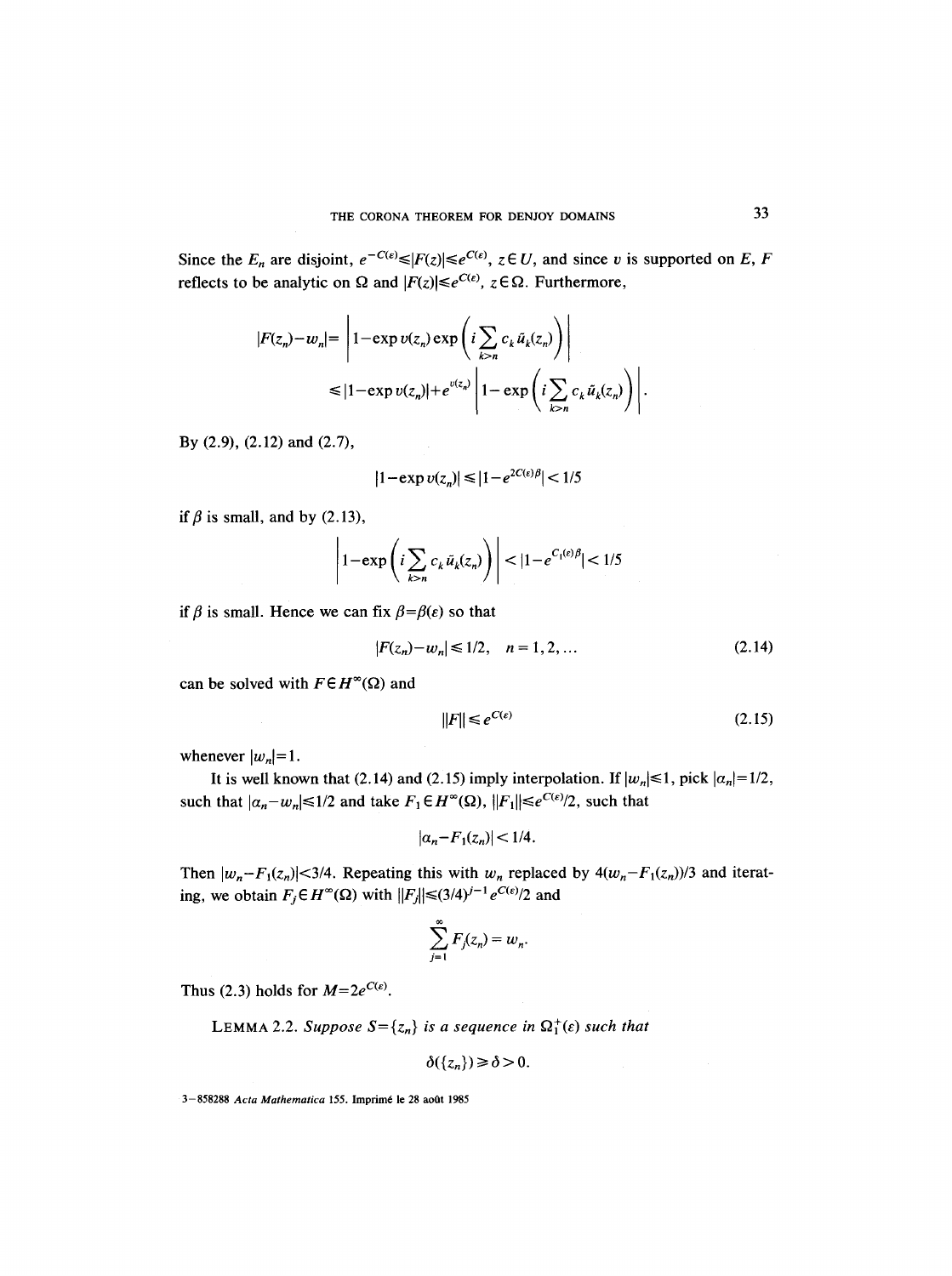*Then there are functions*  $h_n \in H^{\infty}(\Omega)$  *such that* 

$$
h_n(z_n) = 1 \tag{2.16}
$$

$$
||h_n|| \le M^2(\varepsilon) \tag{2.17}
$$

*and* 

$$
\sum_{n} |h_n(z)| \le K(\varepsilon, \delta), \quad z \in \Omega.
$$
 (2.18)

*Proof.* By a result due to Hoffman and Mills [10] (or [9] p. 407), S may be split into a disjoint union of subsequences  $S_m$ ,  $1 \le m \le 2^p$ , so that

$$
\delta(S_m) \ge (\delta(S))^{2^{-p}}, \quad 1 \le m \le 2^p.
$$

Thus we can take  $p=p(\varepsilon,\delta)$  such that

$$
\delta(S_m) \geq 1 - \gamma(\varepsilon), \quad 1 \leq m \leq 2^p.
$$

(With a different value of  $2^p$  this can also be done by grouping the  $z_n$  into generations [5], [9] p. 416.) Then by Lemma 2.1 each  $S_m$  is an interpolating sequence for  $H^{\infty}(\Omega)$ . By a result of Varopoulos [16], [9] p. 298, there are  $h_k \in H^{\infty}(\Omega)$  such that

$$
h_k(z_n) = \delta_{n,k}, \quad z_n, z_k \in S_m
$$
  

$$
\sum_{z_k \in S_m} |h_k(z)| \le M^2(\varepsilon), \quad z \in \Omega.
$$

and

Indeed, suppose 
$$
S_m = \{z_1, ..., z_{n_0}\}
$$
 is finite, let  $\omega = e^{2\pi i/n_0}$  and take  $f_j \in H^{\infty}(\Omega)$ ,  
 $||f_j|| \le M = M(\varepsilon)$ ,  $f_j(z_k) = \omega^{jk}$ ,  $z_k \in S_m$ . Then

$$
h_k = \left(\frac{1}{n_0} \sum_{j=1}^{n_0} \omega^{-jk} f_j\right)^2
$$

has  $h_k(z_n)=\delta_{n,k}$  and

$$
\sum_{k=1}^{n_0} |h_k(z)| = n_0^{-2} \sum_{k=1}^{n_0} \sum_{j,l} \omega^{-jk} \omega^{jl} f_j(z) f_l(z)
$$
  
=  $n_0^{-2} \sum_{j=1}^{n_0} n_0 |f_j(z)|^2 \le M^2$ .

Therefore for  $S=US_m$  we have (2.16), (2.17), and (2.18) with  $K(\varepsilon, \delta)=M^2 \cdot 2^p$ .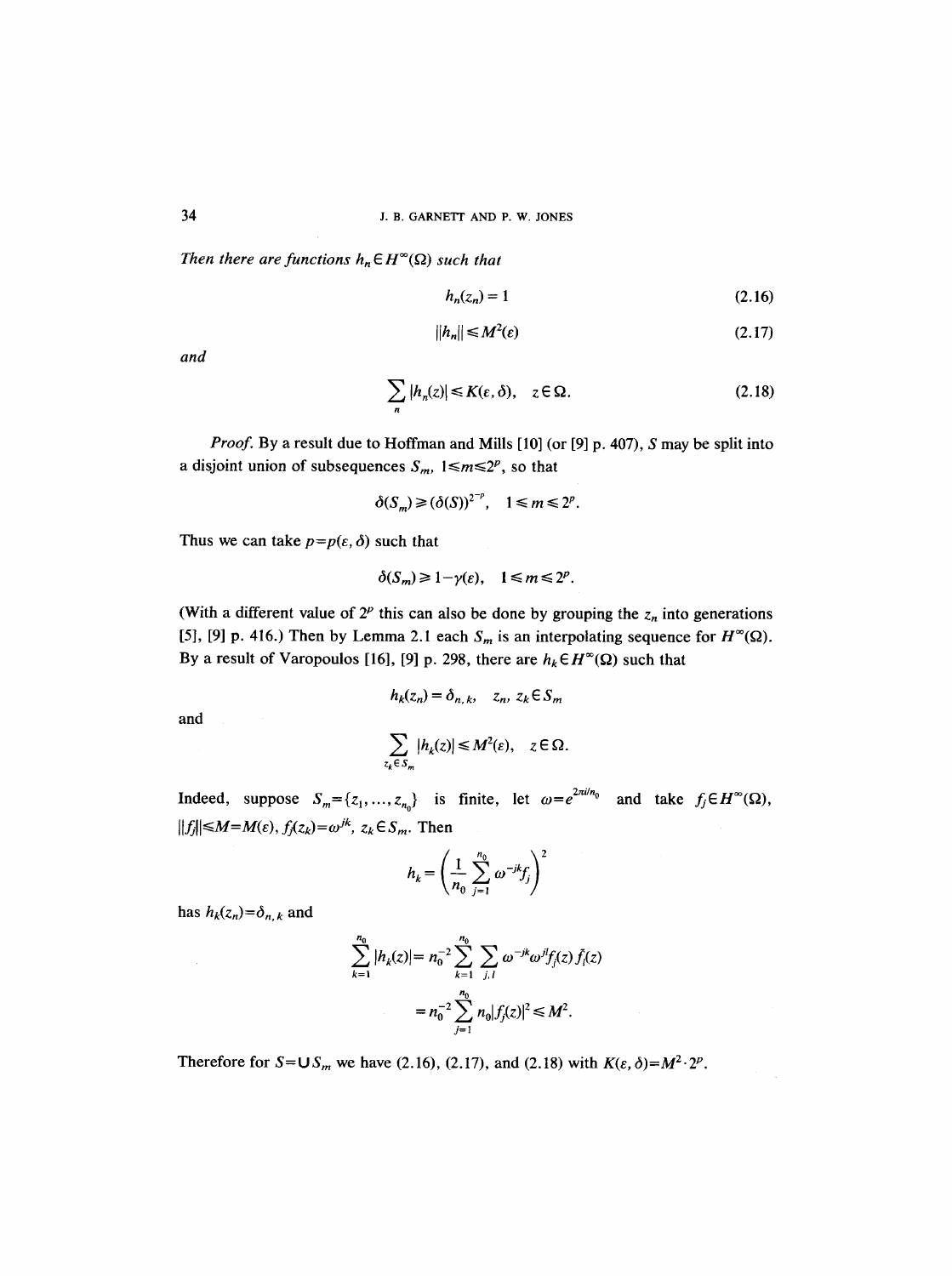#### **w 3. Proof of theorem**

For a Denjoy domain  $\Omega = C^* \setminus E$  and for  $\varepsilon > 0$  define

$$
\Omega_2(\varepsilon) = \Omega \setminus \bar{\Omega}_1(\varepsilon).
$$

Note that  $\Omega_2(\varepsilon)$  is symmetric about the axis **R** and that  $\mathbf{R} \cap \Omega \subset \Omega_2(\varepsilon)$ .

Assume  $f_1, ..., f_N \in H^{\infty}(\Omega)$  satisfy (1.1). By the maximum principle applied to  $\omega(z, E)$ , each component of  $\Omega_1(\varepsilon)$  is simply connected, so that by Carleson's theorem, there exist functions  $G_{1,1},..., G_{N,1} \in H^{\infty}(\Omega_1(\varepsilon))$  such that  $\Sigma f_j G_{j,1}=1$  on  $\Omega_1(\varepsilon)$  and  $||G_{j,1}|| \leq C(N, \eta)$ . We need solutions in the region  $\Omega_2(\varepsilon)$ . Note that  $\Omega_2(\varepsilon)$  may have infinitely many connected components, and each of these components may be multiply connected. Now fix

$$
\varepsilon = \eta/\sqrt{16N}.
$$

LEMMA 3.1. *There exist*  $G_{1,2},...,G_{N,2} \in H^{\infty}(\Omega_2(\varepsilon))$  *such that for all*  $z \in \Omega_2(\varepsilon)$ 

$$
|G_{j,2}(z)| \leq 8\eta^{-2}
$$

*and* 

$$
\sum_j f_j(z) G_{j,2}(z) = 1.
$$

*Proof.* Write

$$
f_j^+(z) = \frac{1}{2}(f_j(z) + \overline{f_j(\bar{z})}),
$$
  

$$
f_j^-(z) = \frac{1}{2i}(f_j(z) - \overline{f_j(\bar{z})}).
$$

Then  $f_i^{\perp} \in H^{\infty}(\Omega)$  and  $||f_i^{\perp}|| \le 1$  by (1.1). Also,  $\text{Im}(f_i^{\perp})=0$  on  $\mathbb{R} \cap \Omega$ , so that by the Poisson integral formula  $\mathbb{R}^2$ 

$$
|\mathrm{Im} f_j^{\pm}(z)| \leq \varepsilon, \quad z \in \Omega_2(\varepsilon).
$$

Since  $f_j = f_j^+ + if_j^-$ , we have  $|f_j^+|^2 + |f_j^-|^2 \ge \frac{1}{2} |f_j|^2$ , and with (1.1) the inequality Re( $z^2$ )  $|z|^2-2(\text{Im } z)^2$  yields

$$
\left| \sum_{j} ((f_{j}^{+}(z))^{2} + (f_{j}^{-}(z))^{2}) \right| \geq \sum_{j} \text{Re}\{(f_{j}^{+}(z))^{2} + (f_{j}^{-}(z))^{2}\}\n\n\geq \eta^{2}/2 - 4Ne^{2}\n\n= \eta^{2}/4, \quad z \in \Omega_{2}(\varepsilon).
$$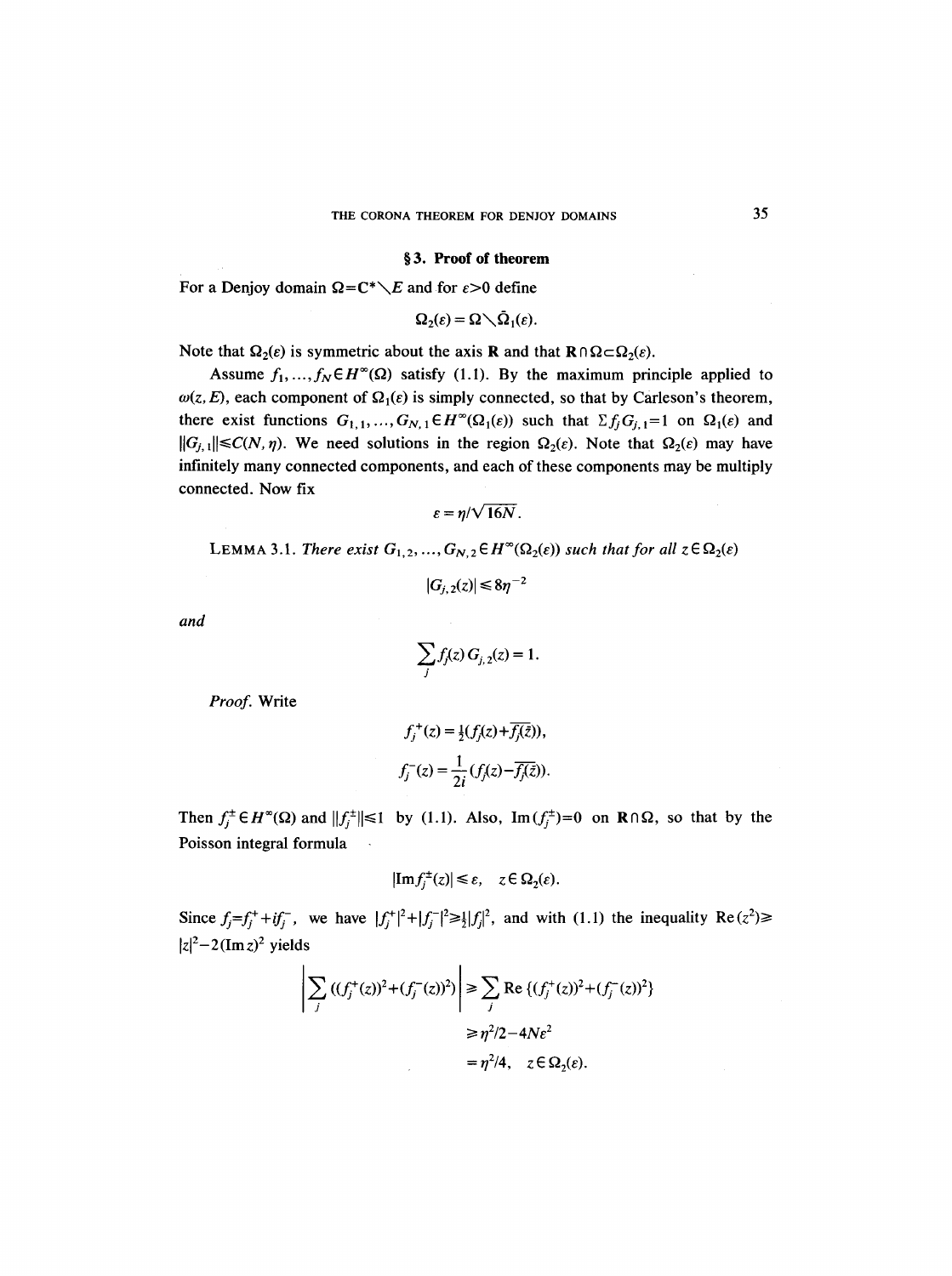Set

$$
G_{j,2} = (f_j^+ - if_j^-) \left\{ \sum_k (f_k^+)^2 + (f_k^-)^2 \right\}^{-1}
$$

Then  $|G_{i,2}(z)| \leq 8\eta^{-2}$  and  $\sum f_i(z) G_{i,2}(z) = 1$  for  $z \in \Omega_2(\varepsilon)$ .

If  $|E|=0$  then  $\Omega_2(\varepsilon)=\Omega$  and our proof stops here.

We have solutions in  $\Omega_1(\varepsilon)$  and in  $\Omega_2(\varepsilon)$ , but we must solve a  $\tilde{\partial}$  problem to get solutions which agree on  $\Omega \cap \partial \Omega_2(\varepsilon)$ . First we perturb the level set  $\{\omega(z,E)=\varepsilon\}$ =  $U \cap \partial \Omega_2(\varepsilon)$ . Define a *Carleson contour* to be a countable union  $\Gamma$  of rectifiable arcs in U such that every interval  $I \subset \mathbb{R}$ ,

length 
$$
(\Gamma \cap (I \times (0, |I|))) \leq C(\Gamma) |I|
$$
.

Thus arc length on  $\Gamma$  is a Carleson measure with constant  $C(\Gamma)$ .

LEMMA 3.2. Let  $0 \le \epsilon \le 1/4$ . There exists a constant  $A > 1$ , independent of E and  $\epsilon$ , *and there exists a Carleson contour F such that* 

$$
C(\Gamma) \leq A,\tag{3.1}
$$

$$
\Gamma \subset \Omega_2(\varepsilon) \cap \Omega_1^+(\varepsilon/A),\tag{3.2}
$$

*and if*  $\tilde{\Gamma}$  *is the closure of*  $\Gamma \cup \{z : \bar{z} \in \Gamma\} = \Gamma \cup \overline{\Gamma}$  *then* 

$$
\tilde{\Gamma} \text{ separates } \Omega_2(\varepsilon/A) \text{ from } \Omega_1(\varepsilon). \tag{3.3}
$$

The proof is well known. One applies the reasoning of section 3 of Carleson's original paper [3] to  $F \in H^{\infty}(U)$  with  $\log |F(z)| = (-1/\varepsilon) \omega(z, E)$ . Or see pages 342-347 of [9]. We omit the details.

Let  $M^2(\varepsilon/A)$  be the constant in (2.17) (with  $\varepsilon$  replaced by  $\varepsilon/A$ ) and fix

$$
\alpha = (6M^2(\varepsilon/A))^{-1}.
$$

Define  $d(z)=|y|^{-1} \inf_{\zeta \in \hat{\Gamma}} |z-\zeta|$ ,  $z \in \Omega$ , and set  $\mathcal{D} = {\zeta \in \Omega_2(\varepsilon) : d(z) \le \alpha}$ . By (3.2) and Harnack's inequality applied to  $\omega(z, E)$ ,

$$
\mathcal{D} \subset \Omega_1(\varepsilon/2A).
$$

Standard arguments plus (3.3) show there is  $\psi \in C^{\infty}(\Omega)$ ,  $\psi = 1$  on  $\Omega_2(\varepsilon/2A)$ ,  $\psi = 0$  on  $\Omega_1(\varepsilon)$ , gradient  $\psi=0$  on  $\Omega\setminus\mathcal{D}$ , and  $|y|\cdot|$ grad  $\psi(z)|\leq C\alpha^{-1}$ . Let  $G_{1,1},..., G_{N,1}$  be co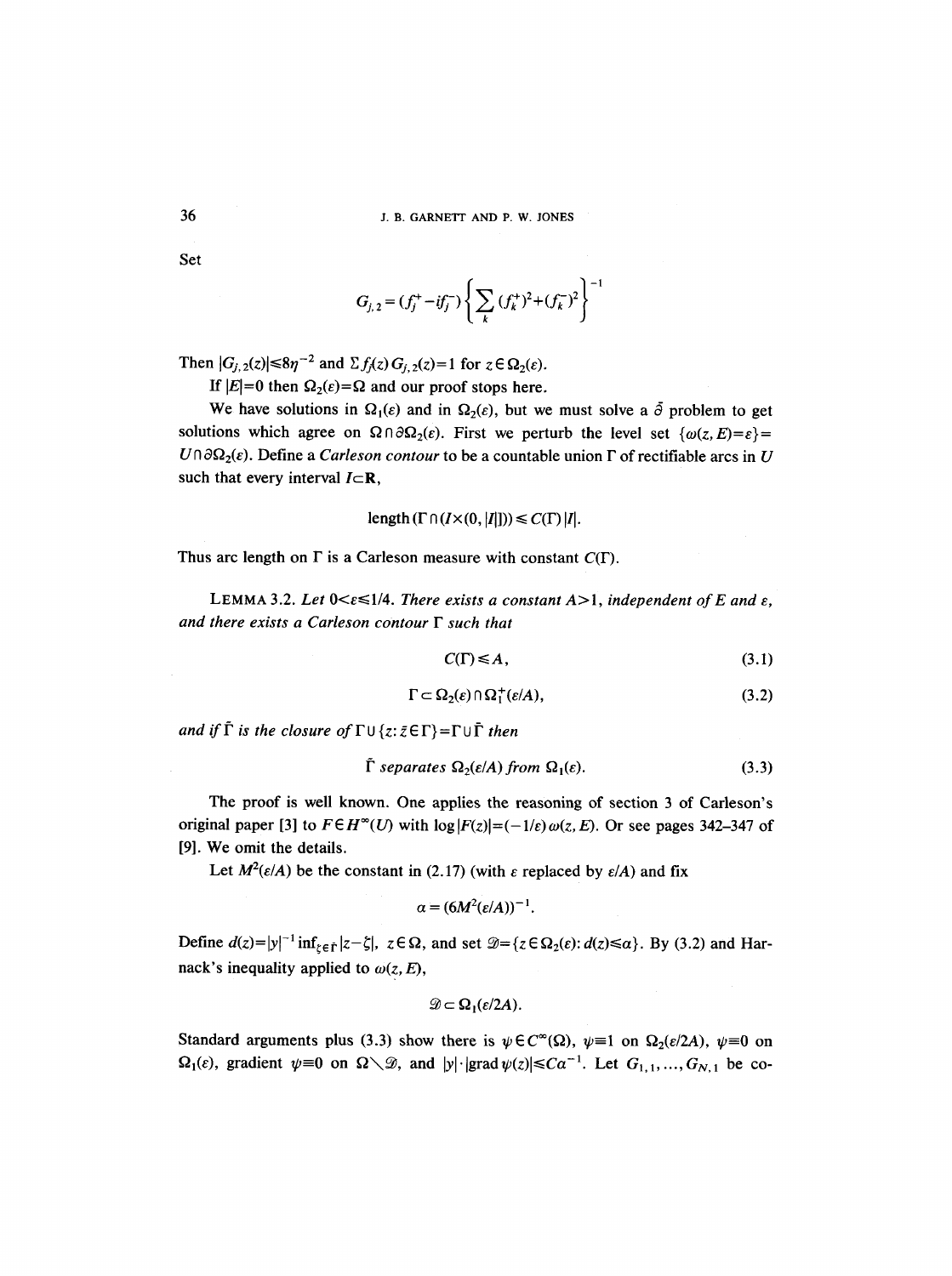rona solutions on  $\Omega_1(\varepsilon/2A)$ , let  $G_{1,2},...,G_{N,2}$  be the corona solutions of Lemma 3.1, and set

$$
\varphi_j = G_{j,1}(1-\psi) + G_{j,2}\psi.
$$

Then  $\varphi_j \in C^{\infty}(\Omega)$  and  $\Sigma_j f_j \varphi_j \equiv 1$  on  $\Omega$ . The  $\varphi_j$  are not analytic, but by the construction of  $\psi$  and the bounds on  $G_{j,1}$  and  $G_{j,2}$ ,

$$
\left| \frac{\partial \varphi_j(z)}{\partial \bar{z}} \right| \le C(N, \eta) |y|^{-1} \chi_{\mathcal{D}}(z). \tag{3.4}
$$

A well known argument due to Hörmander [11] (see also [9], p. 325) allows one to reduce to solving a  $\bar{\partial}$  problem. Suppose  $\Phi$ ,  $\Psi$  are in  $L^1$ (loc) on  $\Omega$ . Then  $\bar{\partial}\Phi=\Psi$  in the sense of distributions on  $\Omega$  if for all  $\Xi \in C^{\infty}$  with compact support on  $\Omega$ ,

$$
\int_{\Omega} \Phi(z) \frac{\partial}{\partial \bar{z}} \Xi(z) dx dy = - \int_{\Omega} \Psi(z) \Xi(z) dx dy.
$$

Weyl's lemma asserts that if  $\Phi \in L^1(\text{loc})$  on  $\Omega$  and  $\overline{\partial} \Phi = 0$  there,  $\Phi$  is almost everywhere equal to a function analytic on  $\Omega$ . Suppose we can solve for each j, k the problem

$$
\tilde{\partial} a_{j,k} = \varphi_j \tilde{\partial} \varphi_k, \quad a_{j,k} \in L^{\infty}(\Omega).
$$

Set  $g_j = \varphi_j + \sum_{k=1}^N (a_{j,k} - a_{k,j}) f_k$ . Then  $\sum f_j g_j \equiv 1$  on  $\Omega$  and  $\bar{\partial} g_j \equiv 0$  on  $\Omega$ , i.e.  $g_j \in H^\infty(\Omega)$ . Because of inequality (3.4), the theorem will thus be an immediate consequence of

LEMMA 3.3. Let  $B(z) \in L^{\infty}(\Omega)$  and set  $b(z)=y^{-1}B(z)$ . If  $b=0$  on  $\Omega \setminus \mathcal{D}$ , there is  $F \in L^{\infty}(\Omega)$  such that

$$
\bar{\partial}F=b
$$

in the sense of distributions on  $\Omega$ , and

$$
||F||_{L^{\infty}(\Omega)} \leq C(\varepsilon) ||B||_{L^{\infty}}.
$$

*Proof.* Write  $b=b^++b^-$  where  $b^-\equiv 0$  on U and  $b^+=0$  on  $\Omega \setminus U$ . By a repetition we may assume  $b=b^+$  and work only on the upper half-plane. Let  $\{z_n\}$  be a collection of points on  $\Gamma$  satisfying

$$
|z_m - z_n| \ge \alpha y_n, \quad m = n,\tag{3.5}
$$

$$
\inf_{n} \frac{|z - z_n|}{y_n} \le 3\alpha, \quad z \in \mathcal{D} \cap U. \tag{3.6}
$$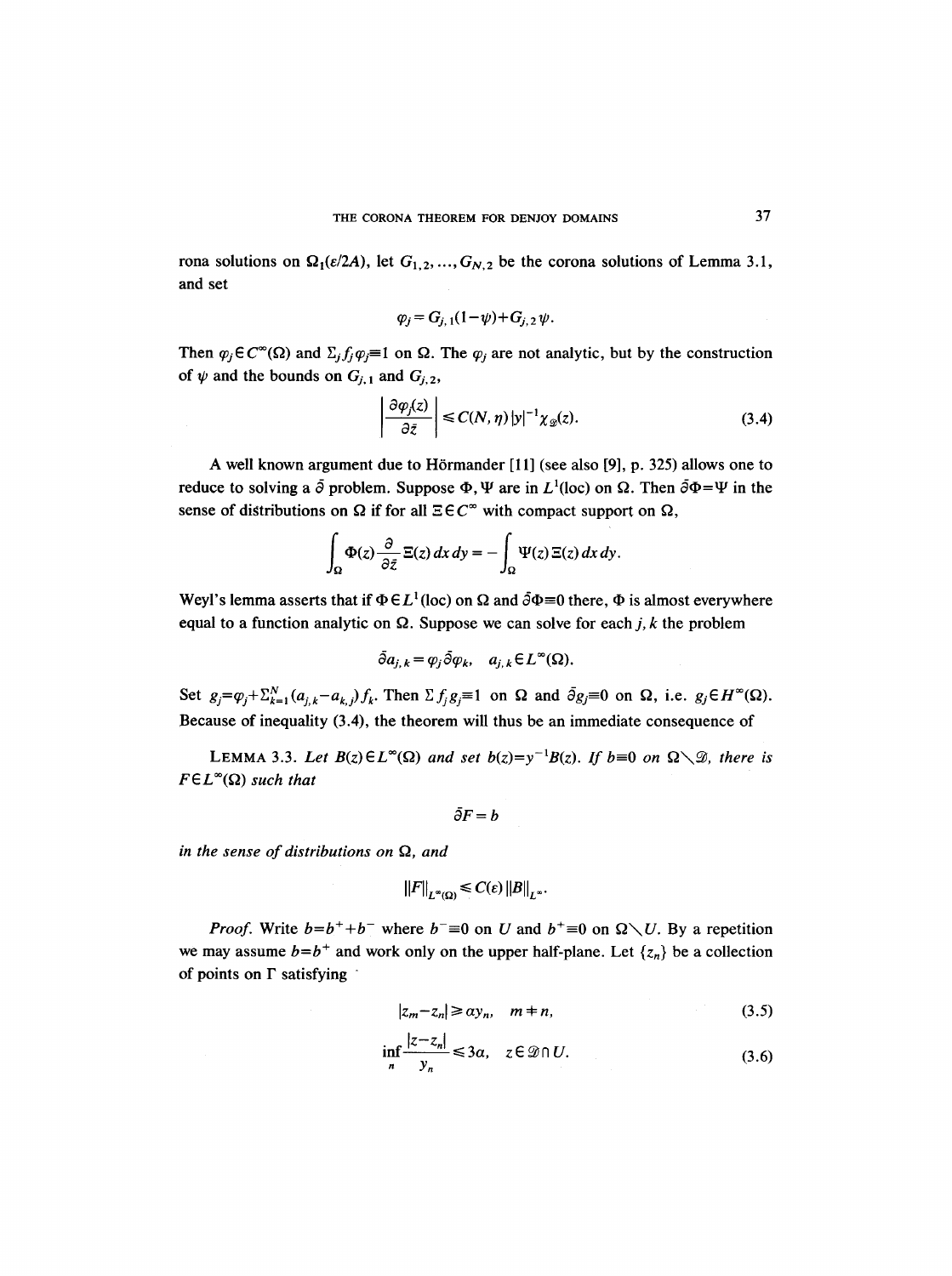The existence of such a sequence follows by taking a maximal sequence satisfying (3.5). It is well known (see section 6 of [17] or [9], p. 341) that if a sequence  $\{z_n\}$  lies on a Carleson contour  $\Gamma$  and (3.5) holds, then  $\delta({z_n}) \geq \delta(a, C(\Gamma)) > 0$ . By (3.1) our points  $z_n$ thus satisfy

$$
\delta({z_n})\geq \delta(\varepsilon)>0.
$$

Let  $h_n$  be the functions guaranteed by Lemma 2.2, write  $\mathcal{D} \cap U$  as the disjoint union of sets  $\mathcal{D}_n \subset \{z: |z-z_n| \leq 3\alpha y_n\}$ , and write

$$
F(\zeta) = \sum_{n} \frac{1}{\pi} \int \int_{\mathcal{D}_n} \frac{h_n(\zeta)}{h_n(z)} \cdot \frac{b(z)}{\zeta - z} \, dx \, dy.
$$

Then formally  $\delta F = b$ , so we need only check the convergence of the sum. First notice that by (2.16), the definition of  $\alpha$ , inequality (2.17), and Schwarz's lemma,

$$
|h_n(z)| \ge 1/2, \quad z \in \mathcal{D}_n.
$$

Notice also that if we write  $F(\zeta) = \sum_n H_n(\zeta)$ , then

$$
|H_n(\xi)| \le \frac{2}{\pi} |h_n(\xi)| \int_{\mathcal{D}_n} \frac{|b(z)|}{|\xi - z|} dx dy
$$
  
\n
$$
\le \frac{2}{\pi} |h_n(\xi)| ||B||_{\infty} \int_{\mathcal{D}_n} \frac{y^{-1}}{|\xi - z|} dx dy
$$
  
\n
$$
\le 4 ||B||_{\infty} |h_n(\xi)|.
$$

Consequently, (2.18) yields

$$
|F(\zeta)| \leq \sum_{n} |H_n(\zeta)| \leq 4||B||_{\infty} K(\varepsilon/A, \delta(\varepsilon)).
$$

# §4. Remarks

Let S be a sequence in  $\Omega_1(\varepsilon)$  for some Denjoy domain  $\Omega$  and some  $\varepsilon > 0$ . Write  $S_{+} = S \cap U$ ,  $S_{-} = S \setminus S_{+}$ . The argument of section 2 yields:

THEOREM. *S* is an interpolating sequence for  $H^{\infty}(\Omega)$  if and only if

$$
\delta = \min (\delta(S_+), \delta(\bar{S}_-)) > 0 \tag{4.1}
$$

where  $\bar{S}_-$  is the reflection of  $S_-$  into U.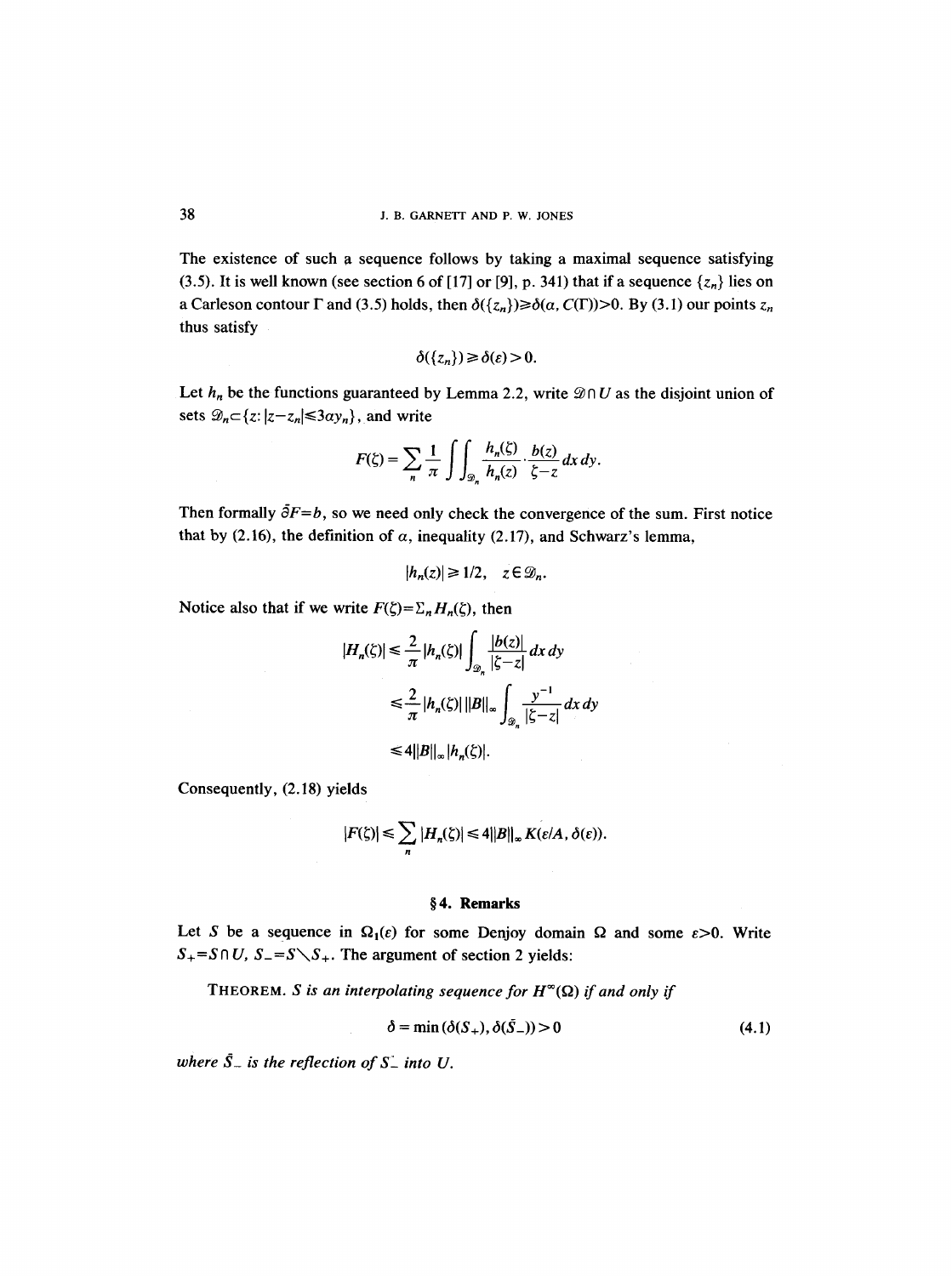*Proof.* Clearly (4.1) is necessary because  $S_+$  and  $\overline{S}_-$  must be interpolating sequences for  $H^{\infty}(U)$ .

First assume that  $S=S_+$ . Then the Hoffman-Mills lemma can be used to write  $S = S_1 \cup ... \cup S_N$  with  $\delta(S_i) > 1 - \gamma$ ,  $S_k \cap S_j = \emptyset$  and

$$
\inf \left\{ \left| \frac{z_k - z_j}{z_k - \bar{z}_j} \right| : z_k \in S_k, \ z_j \in S_j \right\} \ge \delta > 0 \tag{4.2}
$$

Fix  $S_k \cup S_j$ ,  $k \neq j$ . If  $\gamma = \gamma(\varepsilon, \delta)$  is sufficiently small, then by (4.2) and the proof of Lemma 2.1 we can find sets  $E_n \subset E$  such that  $\omega(z_n, E_n) \ge \varepsilon/3$  and such that if  $z_n \in S_k$  and  $E_n \cap E_m \neq \emptyset$ ,  $m+n$ , then  $z_m \in S_j$  and  $z_m$  is unique. Then  $u_n(E)$  can be chosen supported on  $E_n$  such that if  $E_n \cap E_m \neq \emptyset$ ,

$$
(u_n+i\tilde{u}_n)(z_m)=0
$$

and such that (2.9)–(2.13) hold with  $||u_n||_{\infty} \leq C(\varepsilon, \delta)$ . Hence each  $S_k \cup S_j$  is an interpolating sequence for  $H^{\infty}(\Omega)$ . Now let  $|w_n| \le 1$  and let  $\alpha_n^{N-1} = w_n$ . If  $F_{k,j} \in H^{\infty}(\Omega)$  satisfies

$$
F_{k,j}(z_n) = \alpha_n, \quad z_n \in S_k,
$$
  

$$
F_{k,j}(z_n) = 0, \quad z_n \in S_j,
$$

then  $F = \sum_k \prod_{i \neq k} F_{k,i} \in H^{\infty}(\Omega)$  solves  $F(z_n) = w_n$ ,  $z_n \in S$ .

In the general case we now know that  $S_+$  and  $S_-$  are interpolating sequences for  $H^{\infty}(\Omega)$  with constants  $M \leq M(\varepsilon, \delta)$ . Let

$$
G(z) = \exp\left\{\frac{\log 2M}{\varepsilon}(\chi_E(z) + i\tilde{\chi}_E(z))\right\}, \quad z \in U,
$$

and extend G to  $\Omega$  by reflection. Let  $F \in H^{\infty}(\Omega)$  satisfy  $F(z_n) = G(z_n)^{-1}$ ,  $z_n \in S_+$ , and  $||F|| \le 1$ . Then *f=FG* satisfies

$$
|f(z_n)| \le \frac{1}{2M}, \quad z_n \in S_-
$$
  

$$
f(z_n) = 1, \quad z_n \in S_+,
$$

and this means  $S = S_+ \cup S_-$  is an interpolating sequence.

The above theorem can be used to give stronger versions of Lemma 3.3. For example, suppose  $B(z) \in L^{\infty}(\Omega)$ ,  $b(z)=y^{-1}B(z)$ ,  $b=0$  on  $\Omega_2(\varepsilon)$ , and  $b(z) dx dy$  is a Carleson measure. Then there is  $F \in L^{\infty}(\Omega)$  such that  $\tilde{\partial}F=b$ . To see this, combine the last theorem with the argument of [12], [13] (see also [9] pp. 358-363).

Critical to our proof is the reflection argument of Lemma 3.1. It would be